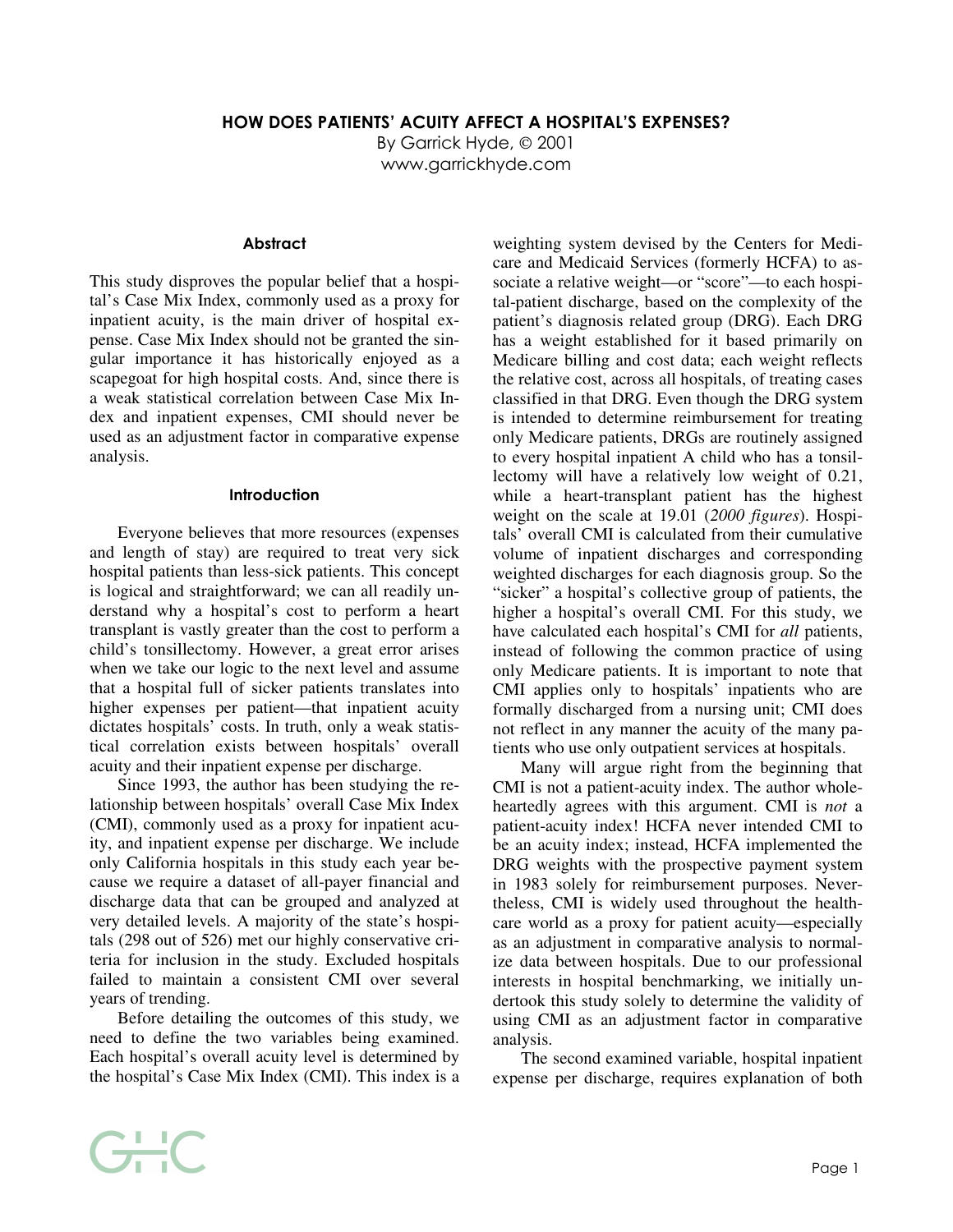the numerator (expense) and denominator (discharge). Hospital expenses include the following categories of direct expense: salaries and wages, employee benefits, nonphysician professional fees, purchased services, supplies, depreciation and amortization, leases and rentals, physician expenses supported by the hospital for activities that do not involve direct patient care (i.e., research, medical education, supervision, and administration), and other direct expenses. To normalize the cost of labor in various California metropolitan areas, we adjusted all salaries and wages, nonphysician professional fees, and purchased service expenses to a common standard using the hospital wage index values from *The Federal Register*. Inpatient expenses were separated from outpatient expenses using patient revenue percentages for each department. We included only the inpatient portion of hospitals' total expenses for two very important reasons. First, the CMI variable reflects only inpatient acuity, so it is *never* appropriate to compare CMI to outpatient data. Second, the denominator, patient discharges, is a statistic that reflects only inpatient activity, so we can appropriately compare only inpatient expenses to inpatient discharges. The denominator is simply a count of all patients discharged from the hospital. Newborn discharges are included in this total because their data are included in the hospitals' overall CMI.

#### Study Outcomes

#### *Total Expense Analysis*

Now we can examine the outcomes of the study. Using simple linear regression analysis, hospitals' inpatient expenses per discharge were compared to hospitals' CMI to determine whether hospitals with higher expenses could attribute the high costs to CMI. **Table 1** shows the results.

|      | Independent |                                              | R-Square |
|------|-------------|----------------------------------------------|----------|
| Year | Variable    | Dependent Variable                           |          |
| 1993 | 'ML         | Total Inpatient Expense per Discharge        |          |
| 1994 |             | Total Inpatient Expense per Discharge        |          |
| 1995 |             | Total Inpatient Expense per Discharge        | 50       |
| 1996 | 'MI         | Total Inpatient Expense per Discharge        | 39       |
| 1997 | 'MI         | Total Inpatient Expense per Discharge        |          |
|      |             | Total Inpatient Expense per Discharge        |          |
|      |             | <b>Total Inpatient Expense per Discharge</b> |          |

**Table 1: Total Expense Analysis**

In regression analysis, a perfect correlation between two variables is expressed by an  $\mathbb{R}^2$  value of 1. Thus, the closer the  $R^2$  value is to 1, the greater the correlation between the independent and dependent variables. **Table 1** shows that, in 1993, only 53 percent of the variability in inpatient expense per discharge could be explained by inpatient acuity (CMI) for the 298 hospitals examined. In 1996, the correlation had declined so that only 39 percent of the variability in inpatient expense per discharge could be explained by acuity. In 1999 the figure rests at 47 percent. These midrange values present a dilemma: since they are not strongly high *or* weakly low, some will conclude at first glance that they are high

G-C

enough to establish a significant correlation—while others will conclude they are not high enough. Solving this dilemma requires that we delve deeper by conducting additional detailed analyses. Through these analyses, the author will disprove the popular belief that a hospital's Case Mix Index, commonly used as a proxy for inpatient acuity, is the main driver of hospital expense.

At first glance, one would logically expect the  $R^2$ values in **Table 1** to be higher. Why are these results not higher? The most obvious reason why patient acuity does not dictate hospital expenses is found in the cost structure found in most hospitals. Inpatients incur expense from both patient-care and support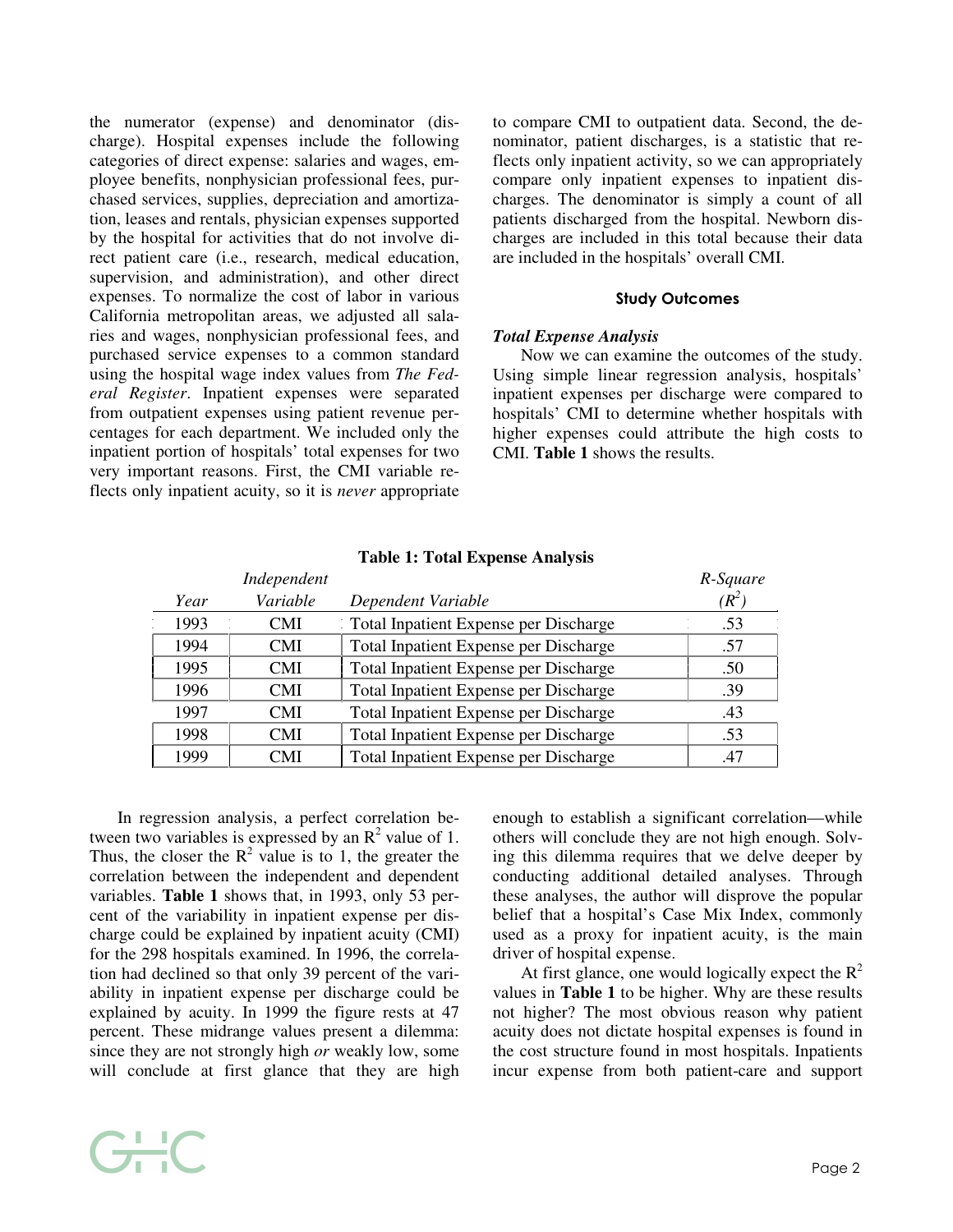departments throughout the hospital. Patient-care areas include nursing units, ambulatory areas (e.g., clinics and emergency services), and ancillary departments (e.g., lab and radiology); support areas include education programs, general services (e.g., laundry, dietary, plant maintenance), fiscal services, and administrative services. Additionally, hospitals generally carry high expenses related to capital, such as interest on debt and depreciation on buildings and fixed equipment.

For the 298 California hospitals in this study, total inpatient departmental expenses fell into the groups shown in **Table 2**. The specific departments that roll up into these groups are defined in **Appendices A** and **B**.

|                        | 1993             | 1996             |                         |
|------------------------|------------------|------------------|-------------------------|
| Area                   | Percent of Total | Percent of Total | <b>Percent of Total</b> |
| <b>Nursing Units</b>   | 24.1 $%$         | 23.9%            | $24.4\%$                |
| <b>Ambulatory Care</b> |                  | 18               | 21                      |
| <b>Ancillary Care</b>  | 31 7             | 32.2             | 31.5                    |
| <b>Support Areas</b>   | 33.7             | 34 O             | 34.7                    |
| Unassigned             | 90               |                  | 73                      |
|                        | $900\%$          | 100 0 %          |                         |

# **Table 2: Hospital Inpatient Expenses by Department Area**

The percentages in **Table 2** tell us why a significant amount of hospitals' inpatient expenses have a small correlation to patient acuity. In 1999, support areas contributed 34.7 percent of inpatients' expenses, and unassigned expenses contributed another 7.3 percent. So 42 percent of inpatients' expenses is made up of costs from departments like dietary, laundry, patient accounting, medical records, interest on debt, etc. Support departments are critical to the operational viability of a hospital, yet the manner in which hospitals choose to run their support services probably has little to do with the severity of each inpatient's illness. Also, new and old hospitals may have the same inpatient CMI, but the new hospitals

GHC

will have much higher expenses from depreciation and interest on debt than old hospitals with lower depreciation and debt interest.

## *Patient Care Expense Analysis*

Considering the high percentage of total inpatient expenses that are incurred by support departments, we hypothesized that a stronger statistical correlation would exist if we excluded support-department expenses and examined the inpatient expenses from *only* patient-care departments (see **Appendix A** for the specific departments included in this group). **Table 3** shows the results of this analysis.

|      | Independent |                                                     | R-Square |
|------|-------------|-----------------------------------------------------|----------|
| Year | Variable    | Dependent Variable                                  | $(R^2)$  |
| 1993 | CMI         | Patient Care Depts. Inpatient Expense per Discharge | .66      |
| 1994 | CMI         | Patient Care Depts. Inpatient Expense per Discharge | .63      |
| 1995 | CMI         | Patient Care Depts. Inpatient Expense per Discharge | .56      |
| 1996 | CMI         | Patient Care Depts. Inpatient Expense per Discharge | .29      |
| 1997 | 'MI         | Patient Care Depts. Inpatient Expense per Discharge | .52      |
| 1998 | 'MI         | Patient Care Depts. Inpatient Expense per Discharge | .62      |
| 1999 | CMI         | Patient Care Depts. Inpatient Expense per Discharge | .58      |

## **Table 3: Patient Care Expense Analysis**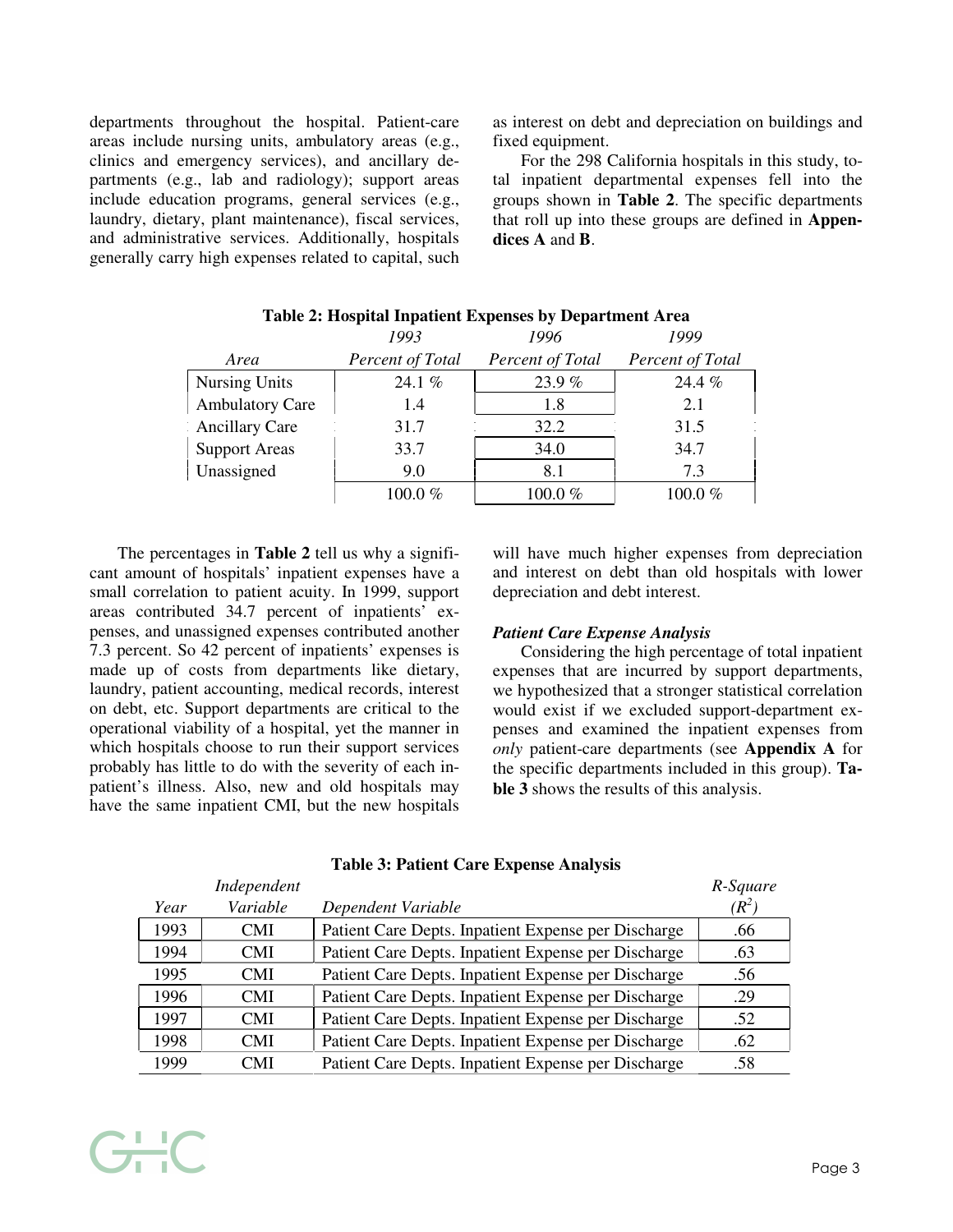As we would expect, the correlation between CMI and inpatient expenses per discharge for only patient-care departments was higher from 1993 through 1995 than the  $R^2$  values for all hospital departments in **Table 1** for the same years—yet only slightly higher. In 1996 only 29 percent of the variability in patient-care department inpatient expense per discharge could be explained by acuity. At present, we have not been able to determine a reason for this dramatic decline. The  $R^2$  values in recent years have returned to a level similar to the values from the early years of this study.

tion must surely exist by eliminating the ambulatory and ancillary areas and looking only at the nursing units. We know that nearly all expenses in nursing units relate to only inpatients—just as the discharges in our denominator and CMI relate only to inpatients in nursing units—so this analysis would be "cleaner" because it would not require the removal of outpatient expenses from the department groups examined. **Table 4** shows the surprising results of this analysis: nursing unit total expenses per inpatient discharge show a low—and declining—correlation with CMI so that by 1996 the correlation is essentially nonexistent. Even recent figures are far lower than the highest value from 1993.

# *Nursing Unit Expense Analysis*

Since we did not see a high statistical correlation looking at inpatient expenses from all patient-care departments, we hypothesized that a strong correla-

|      | Independent |                                     | R-Square |
|------|-------------|-------------------------------------|----------|
| Year | Variable    | Dependent Variable                  | $R^2$    |
| 1993 | CMI         | Nursing Units Expense per Discharge | 35       |
| 1994 | CMI.        | Nursing Units Expense per Discharge | 24       |
| 1995 | L'MI        | Nursing Units Expense per Discharge |          |
| 1996 | `N/LI       | Nursing Units Expense per Discharge |          |
| 1997 |             | Nursing Units Expense per Discharge |          |
| 1998 |             | Nursing Units Expense per Discharge |          |
| 999  |             | Nursing Units Expense per Discharge |          |

## **Table 4: Nursing Unit Expense Analysis**

## *Nursing Unit Labor Expense Analysis*

 $-$ 

We were concerned by the dismal correlation results in **Table 4**, so we performed a further refinement to the nursing-unit expense analysis above. We examined only the labor expenses within the nursing units: salaries & wages, nonphysician professional fees, and purchased services. Remember that all labor expenses were wage-adjusted in every analysis to normalize the cost of labor in various California metropolitan areas. Logically, a near-perfect relationship should exist between a hospital's nursing labor expenses and the collective CMI of the patients under the nurses' care. We hypothesized that this analysis would be the most revealing in looking for statistical correlation between extremely "clean" variables, and therefore the most critical. **Table 5** shows the bizarre results.

|      | Independent     |                                           | R-Square |
|------|-----------------|-------------------------------------------|----------|
| Year | <i>Variable</i> | Dependent Variable                        | $R^2$    |
| 1993 | <b>CMI</b>      | Nursing Units Labor Expense per Discharge |          |
| 1994 | <b>CMI</b>      | Nursing Units Labor Expense per Discharge |          |

#### **Table 5: Nursing Unit Labor Expense Analysis**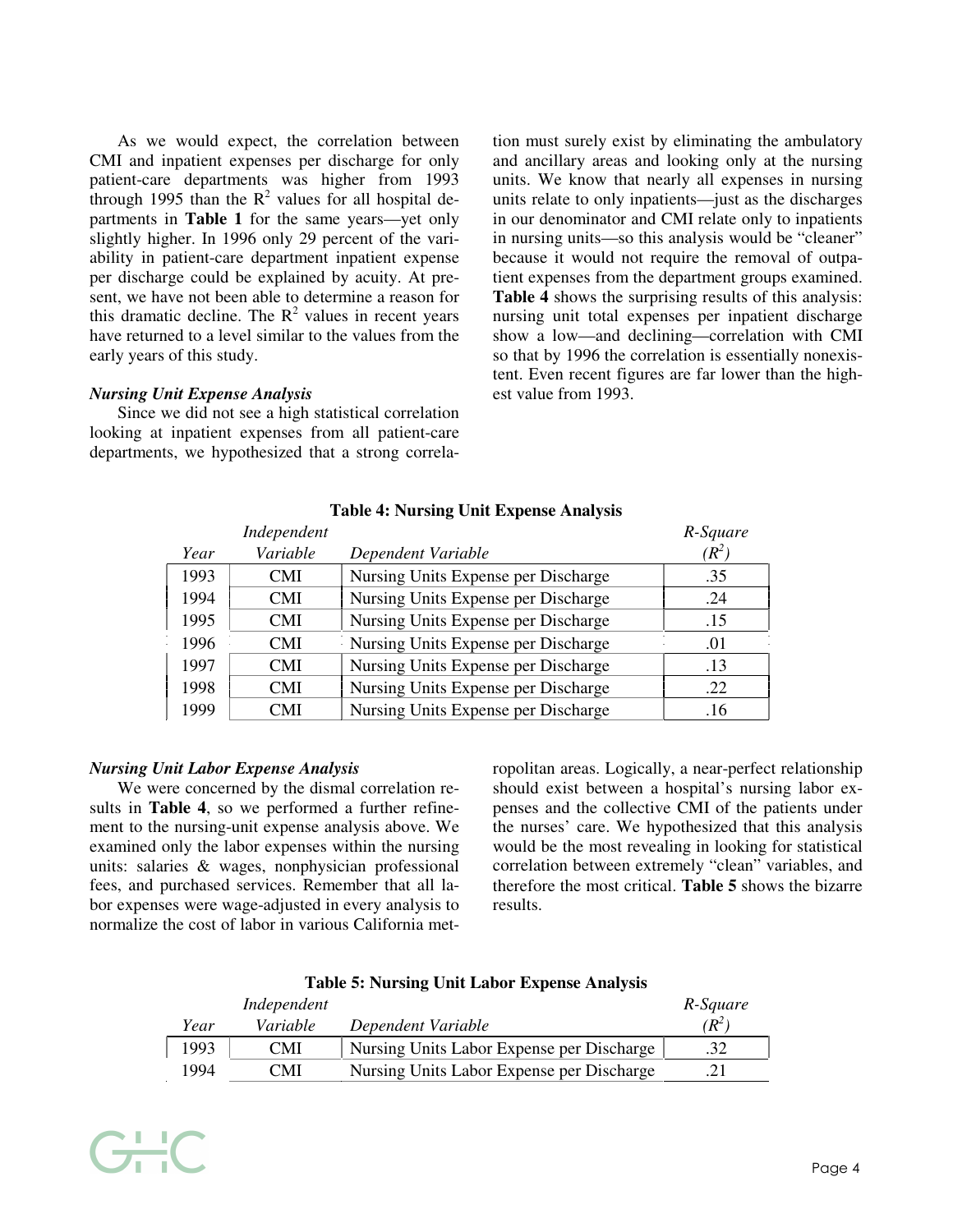| 1995 | CMI. | Nursing Units Labor Expense per Discharge |  |
|------|------|-------------------------------------------|--|
| 1996 | CMI  | Nursing Units Labor Expense per Discharge |  |
| 1997 | CMI. | Nursing Units Labor Expense per Discharge |  |
| 1998 | CMI. | Nursing Units Labor Expense per Discharge |  |
|      | CMI. | Nursing Units Labor Expense per Discharge |  |

The values in **Table 5** show that very little correlation exists between nursing labor costs and CMI. Quite a surprise! Since a high correlation does not exist at such an important detailed level (where a high correlation would be most logical), the author is not willing to accept any significance in the higher  $R<sup>2</sup>$  values from the higher-level analyses. We'll take our results from this telling analysis one step further and hypothesize that higher values found in **Table 1** and **Table 2** are merely coincidental.

The results in **Table 5** prompted the author to examine the nursing staffing patterns from institution to institution. Looking only at the medical/surgical acute department of the 298 hospitals in this study, staffing varied tremendously: from 6.5 to 11 productive hours per patient day (excluding outliers). The skill mix of those hours also fluctuated greatly: RNs comprised anywhere from 38 to 68 percent of the staff in the same medical/surgical department (excluding outliers). (The staffing figures are from 1996, a randomly selected sample year.) One hospital may staff a unit with fewer FTEs while leveraging more lower-skilled and -compensated labor, while another hospital may staff the same type of unit with more FTEs who are highly skilled and compensated. At each hospital, the CMI of the patients in this unit may be quite similar, while the nursing unit labor expense per patient is very different.

Please note that it is not our intention to single out nurses or place any blame on nursing units in this study. The medical/surgical unit statistics are used anecdotally to point out that a variety of complex variables—staffing patterns, care models, tenure, unionization, etc.—in *any* hospital department may contribute more to the department's cost structure than patient acuity does.

GHC

# *Other Considerations*

A major contributor to expenses that transcends specific departments is the concept of economies of scale. Departments such as Emergency Services or Surgery & Recovery must maintain certain staffing patterns to handle emergencies, regardless of patient volume. Some hospitals do not have enough volume to justify their staffing, yet the staffing must remain to comply with safety and legal protocols. Hospitals that maintain minimum fixed staffing but lack patient volume add expense to departments without adding patients. Once again, the higher costs do not correlate with CMI.

The author examined other variables—such as hospital occupancy rate, length of stay, number of staffed beds, and gross square footage—in search of something that would show a strong correlation to inpatient expense per discharge. **Table 6** shows the correlation results. At present time, we have not found a single variable that shows a high  $R^2$  value when compared to expenses. Interestingly, the comparison of total (inpatient and outpatient) expenses to gross square footage offers the highest  $R^2$  value of any analysis in this study. We would logically expect a strong correlation between total hospital expenses and the physical size of the hospital; indeed, we would expect a much stronger correlation than .68! This  $R^2$  value would probably be much higher if hospitals had greater consistency in their occupancy rates. In the search for higher  $R^2$  values, perhaps examining a combination of independent variables in conjunction with the CMI variable will produce a higher statistical correlation.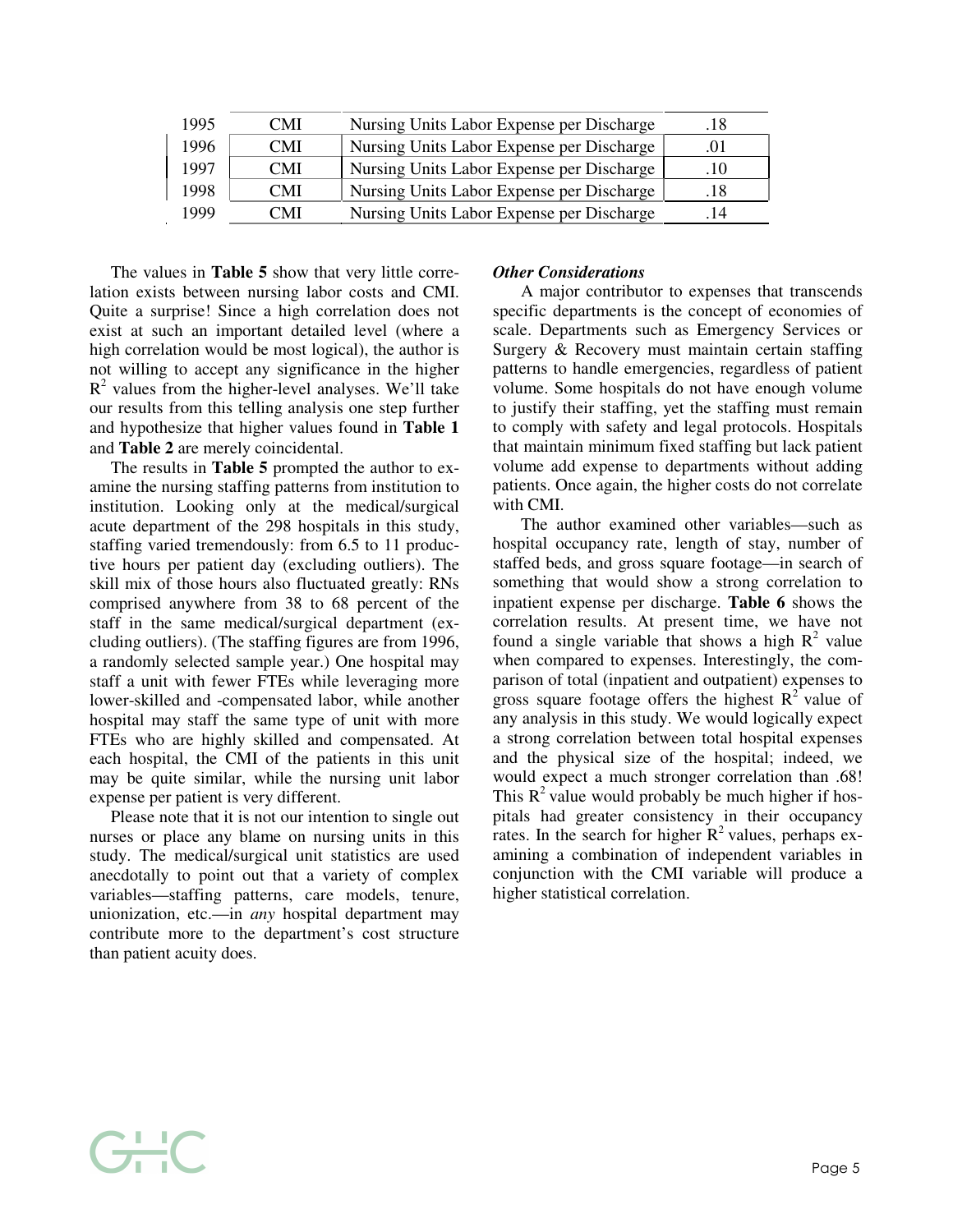|      | Independent       |                                      | R-Square |
|------|-------------------|--------------------------------------|----------|
| Year | Variable          | Dependent Variable                   |          |
| 1999 | Occupancy         | Total Inpatient Expense per Dis-     | (0)      |
|      |                   | charge                               |          |
| 1999 | Length of Stay    | Total Inpatient Expense per Dis-     | 09       |
|      |                   | charge                               |          |
| 1999 | Staffed Beds      | Total Inpatient Expense per Dis-     | 17       |
|      |                   | charge                               |          |
| 1999 | Gross Sq. Footage | Total Inpatient + Outpatient Expense | .68      |

# **Table 6: Correlation of Other Variables**

Two other points to consider. First, the calculation of a hospital's overall Case Mix Index is dependent on the Centers for Medicare and Medicaid Services' published DRG weights. Perhaps the DRG weights simply do not accurately reflect the resources (expenses and length of stay) required to care for the patients classed into the DRGs, especially when extrapolating Medicare data results to all patients. Also, we know that the Medicare weights are derived from patient charges and length of stay data averaged across all hospitals, even though care practices (that highly affect hospital expenses) vary greatly from region to region.

The second point to consider is yet another problem with using CMI as an adjustment in comparative analysis. In this study, we have calculated each hospital's CMI for *all* inpatients so we could accurately compare this all-payer CMI to various hospital expenses for all inpatients. Traditionally, however, the CMI that is used in analysis is Medicare CMI, which is derived primarily from Medicare patient data and is annually published in *The Federal Register*. The common practice of applying Medicare CMI to allpayer data (expenses, hours, length of stay, etc.) seems like an even worse idea than applying allpayer CMI.

What does all this mean? First, hospitals need to be careful when they want to attribute high inpatient expenses per discharge solely to patients' acuity. The author has no reason to doubt that acuity is one piece of the expense puzzle, but this study shows that Case Mix Index does not adequately explain variation in inpatient expense per discharge—especially at important, detailed nursing-expense levels where strong statistical correlations would be most logical. So CMI should not be granted the singular importance it has historically enjoyed. Second, since there is a

GHC

weak statistical correlation between Case Mix Index and inpatient expenses, CMI should *never* be used as an adjustment factor in comparative expense analysis (or any comparative analysis). Again, CMI is not an acuity index! Third, the examination of several diverse single variables did not produce any that showed a high  $R^2$  value when compared to expenses. There are likely many variables that should be considered in combination. Fourth, and most important, the author believes little correlation exists between CMI and inpatient expenses simply because some hospitals manage their expenses well, while others do not. This belief is subjective, yet it stems from the author's personal observation during hospitalwide benchmarking studies performed at 80 facilities nationwide. Those who manage their costs well achieve a competitive expense per discharge ratio regardless of their CMI. All hospitals can improve their day-to-day operations in some way, and many hospitals can improve dramatically in many ways.

# Biographical Sketch

Garrick Hyde has worked as a management consultant to the healthcare industry for the past 17 years. He founded Garrick Hyde Consulting in 1995, specializing in benchmarking services for hospitals. Through hospital departmental benchmarking, Garrick has identified cumulative cost savings of \$2.18 billion for all client hospitals.

Prior to founding GHC, Garrick worked in the Performance Improvement consulting practices at both Ernst & Young and APM (now CSC Healthcare). He also led the Data Analytics practice at Performance Logic and designed educational software for IBM. www.garrickhyde.com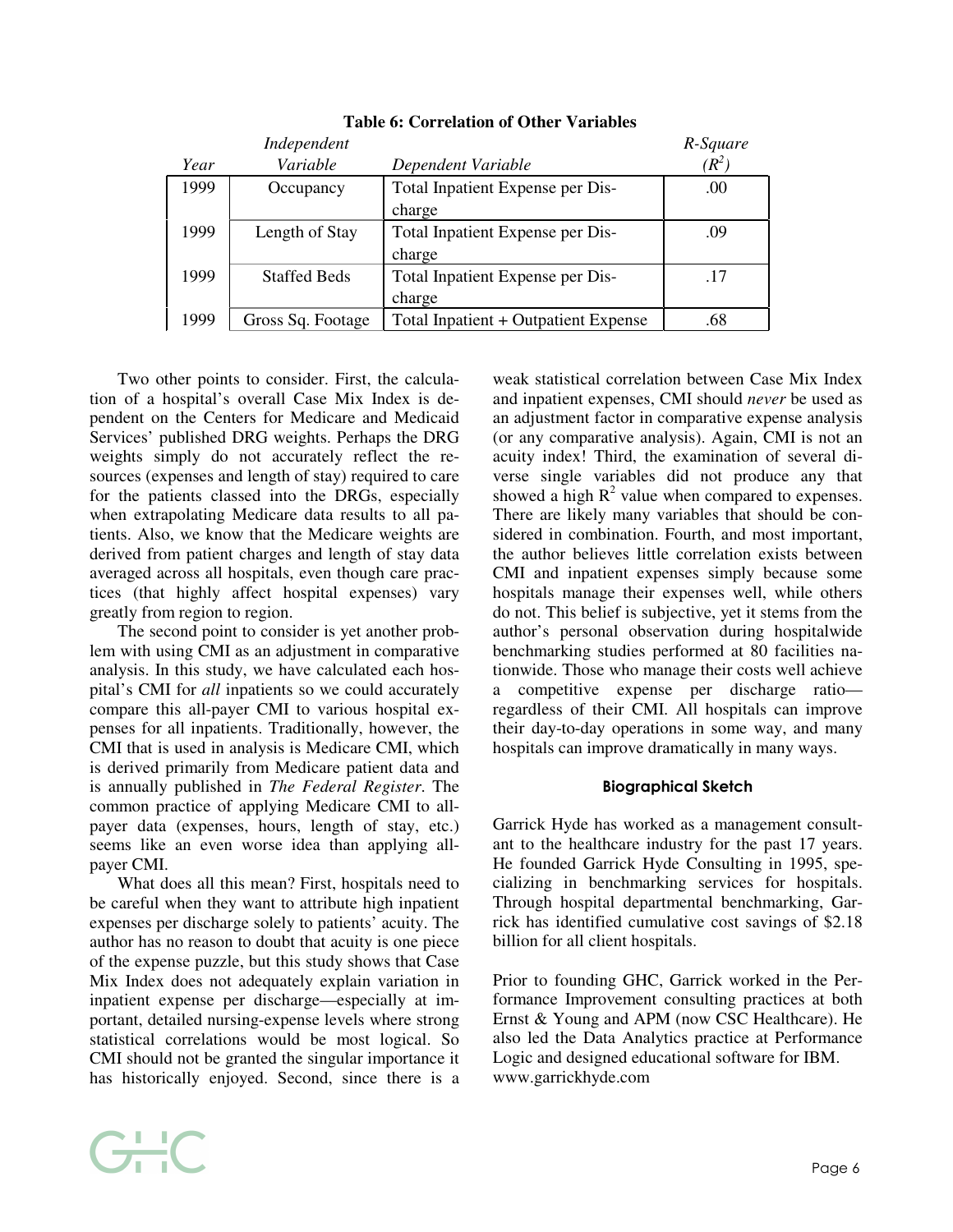## **Appendix A: Patient Care Departments**

#### Departments Included in **Nursing Units** Group

- 
- Medical/Surgical ICU Medical/Surgical Acute Nursery Acute Coronary Care ICU<br>
Pediatric Acute Care<br>
Pediatric Acute: Adult Subacute Care: Pediatrics<br>
Pediatric Acute: Adult Subacute Care: Pediatrics Psychiatric Acute: Adult Neonatal ICU Psychiatric Acute: Ped Skilled Nursing Psychiatric ICU OB Acute Psychiatric Long-term Burn Care **Alternate Birthing Center** Intermediate Care Other ICU<br>
Other ICU Chemical Dependency Srvs<br>
Definitive Observation<br>
Physical Rehabilitation<br>
Other Long-term Care Physical Rehabilitation (stepdown/telemetry) Hospice Inpatient Care Other Daily Services Other Acute Care
	-

## Departments Included in **Ambulatory Care** Group

| <b>Emergency Room</b>    | <b>Satellite Ambulatory Surgery</b> | Home Health Services         |
|--------------------------|-------------------------------------|------------------------------|
| <b>Medical Transport</b> | <b>Outpatient Chem Dep Srvs</b>     | Hospice – Outpatient         |
| Psychiatric ER           | <b>Observation Care</b>             | <b>Adult Day Health Care</b> |
| <b>Clinics</b>           | Partial Hospitalization: Psych      | <b>Other Ambulatory Srvs</b> |
| Satellite Clinics        |                                     |                              |

## Departments Included in **Ancillary Care** Group

| Labor and Delivery            | Radiology: Diagnostic         |
|-------------------------------|-------------------------------|
| <b>Surgery and Recovery</b>   | Radiology: Therapeutic        |
| Anesthesiology                | Nuclear Medicine              |
| Durable Medical Equipment     | MRI                           |
| Clinical & Path Lab           | Ultrasonography               |
| <b>Blood Bank</b>             | CT Scanner                    |
| Echocardiology                | Respiratory Therapy           |
| <b>Cardiac Cath Srvs</b>      | <b>Pulmonary Function Si</b>  |
| <b>Cardiology Srvs</b>        | <b>Renal Dialysis</b>         |
| Electromyography              | Lithotripsy                   |
| <b>EEG</b>                    | <b>Gastro-Intestinal Srvs</b> |
| Med Supplies Sold to Patients | Drugs Sold to Patients        |
|                               |                               |

GHC

Radiology: Diagnostic Physical Therapy Radiology: Therapeutic Speech-Lang Pathology Nuclear Medicine **Occupational Therapy** MRI Other Physical Medicine Pulmonary Function Srvs Organ Acquisition<br>
Renal Dialysis Other Ancillary Srv Lithotripsy Gastro-Intestinal Srvs

Ultrasonography Electroconvulsive Therapy<br>
CT Scanner Psychiatric Testing Psychiatric Testing Respiratory Therapy Psych Individ/Grp Therapy Other Ancillary Srvs